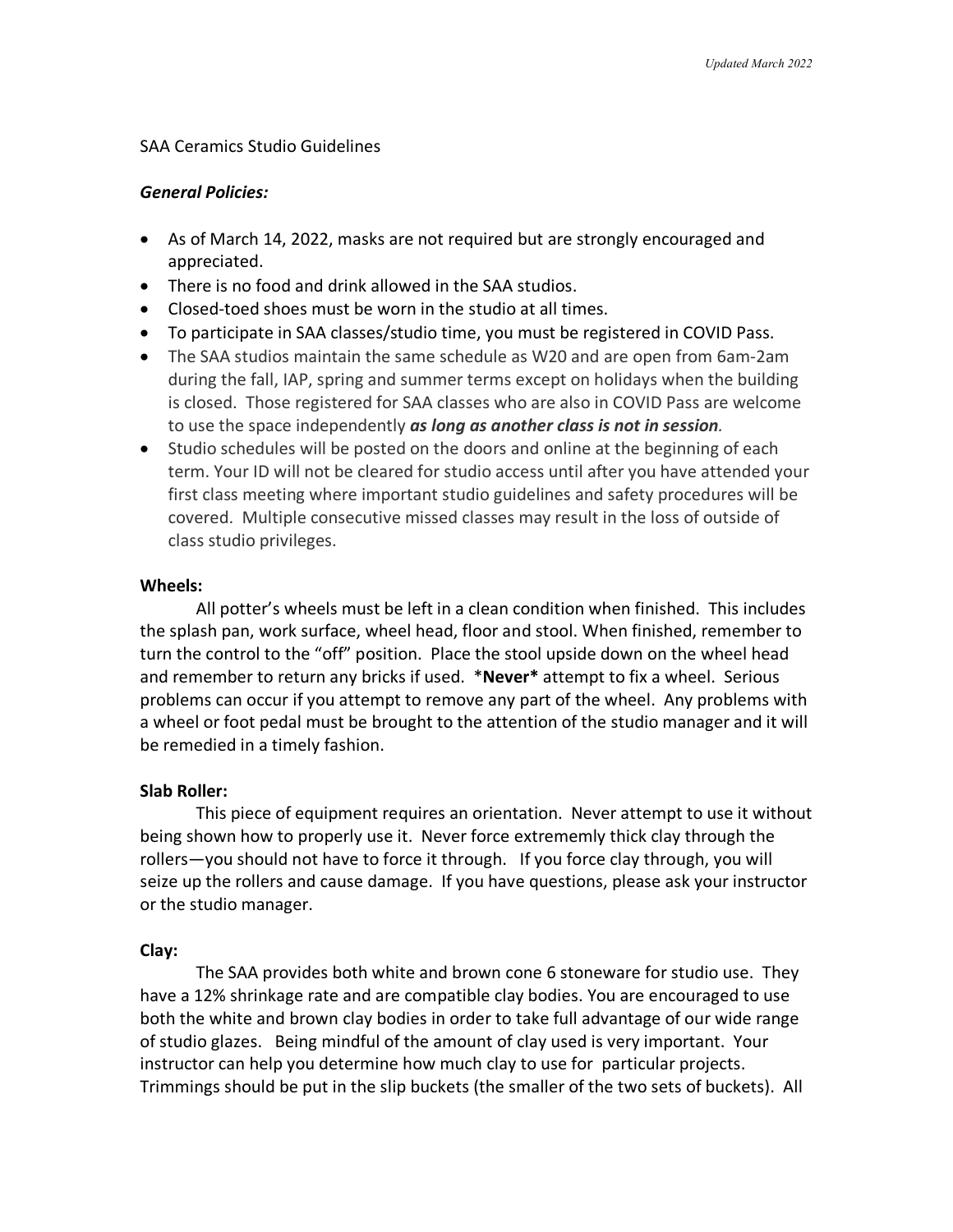other 'spent' clay must be reconditioned and put in the appropriate barrel**.** Try not to accumulate too much 'spent' clay before the end of your class. Allow time to recondition your clay (dry it for 15-20 minutes and then re-wedge it) before returning it to the appropriate clay barrel. Running out of time is not an appropriate excuse for leaving clay out in the studio.

### **Clay Recycling**:

Only clay trimmings and slip are to go into the slip buckets (the smaller of the two sets of buckets.) Trimmings should be accompanied by a bit of water, which helps 'slaking' of the clay to occur. Never hide your failed pot in the slip buckets. Failed pots and any clay that does not go into the slip buckets should always be reconditioned (dried for 15-20 minutes and then re-wedged) and returned to the appropriate clay barrel.

### **Wedging Boards:**

Studio clay is to be wedged on the wedging boards. The wedging table has plaster bats designed for wedging and conditioning your clay. Remember to scrape and wipe these surfaces clean after each use. The plaster helps draw moisture out of the clay, which is part of the reason that we use them. Also use of the plaster bats on the wedging table will help ensure that your clay remains clean and free of possible contaminates. Always make sure that the wedging board surfaces are wiped clean with a damp sponge at the end of class. If there is not room at the plaster wedging boards and you can not wait, please spread a piece of canvas on the table before wedging.

### **Sink:**

Always use the clay sink on the left. Never use the 2-D studio sink to the right with clay material.

The clay sink is a 'settling sink', designed to drain slowly from the top while allowing sediment to settle. This is the first line of defense in keeping clay sediment out of the drain. The second line of defense is the clay trap. Water drains through two different sized screens designed to 'trap' clay sediment. Do not leave the water running in the sink…it fills the sink faster than it drains. \***Do not\*** aim the faucet directly down the drain pipe…it will fill the sink trap too fast and you will end up with wet feet and a flooded floor.

You are encouraged to be resourceful when cleaning up and using the sink… wash your buckets and tools with the sink water. A final rinse with the faucet is all that's necessary. When cleaning your wheel and tools, consider bringing water to your wheel rather than stand in line waiting for the sink. Your conservation efforts, when it comes to the sink, are greatly appreciated.

The large yellow sponges are clean up/floor sponges and the small yellow sponges are for wheel work. Please remember to return the sponges and water buckets to their appropriate place when finished.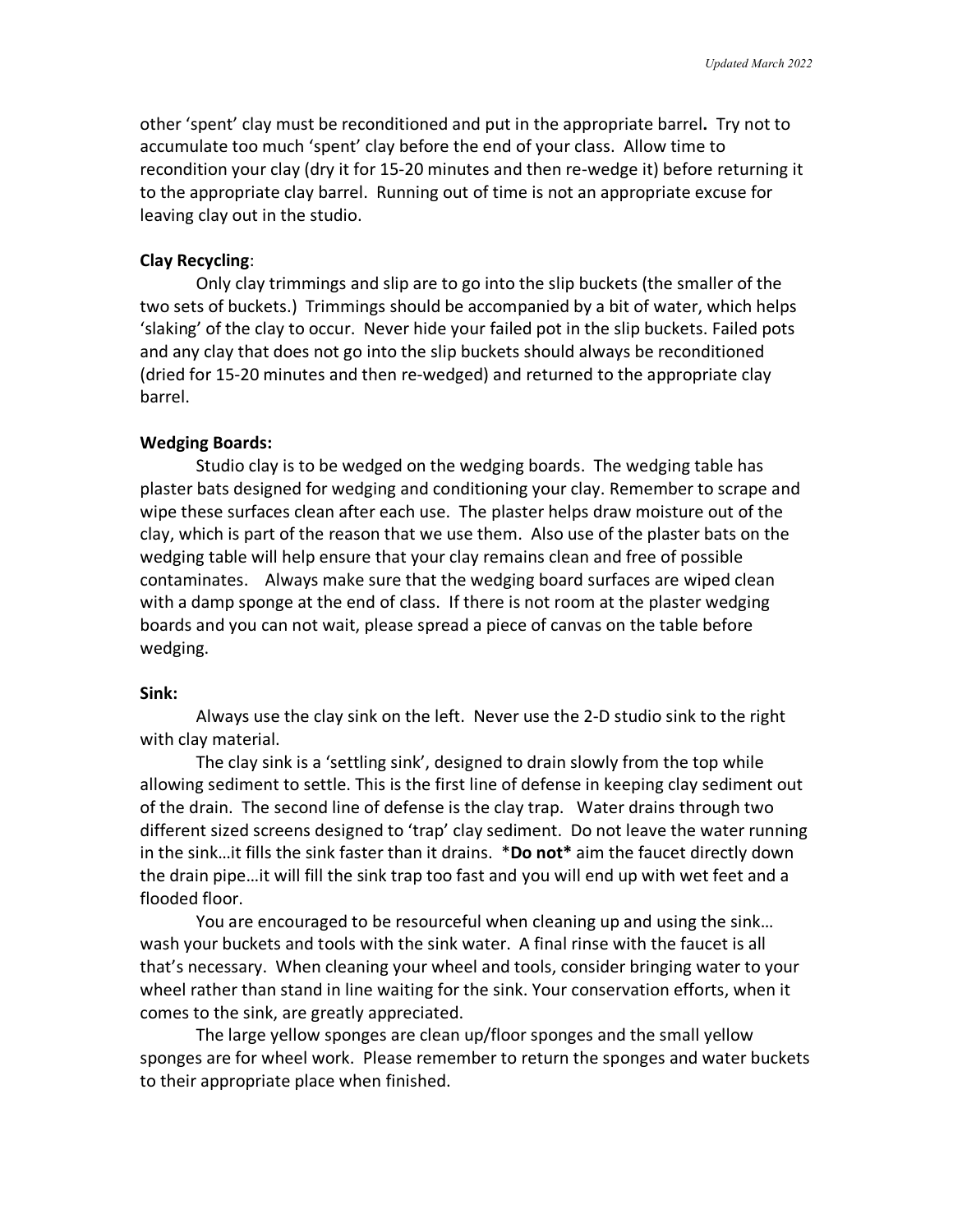### **Glazes:**

The studio glazes are all food safe, dishwasher safe and microwavable. They are cone six glazes (2232 F) and formulated to mature and 'fit' both the white and brown stoneware clay bodies. The glazes are formulated for dipping and pouring applications. A glaze test tile hangs on each glaze bucket and will show you the end results on both clay bodies with proper application. The large test tile display board shows you various combinations. Many combinations are possible and some are to be avoided. Your instructor will tell you how to read the combination board and apply the glazes for best results.

Always spread newspaper when working with glazes and wax resist. It helps with the cleaning up process and also helps keep the countertops clean and free of contaminates. All foam wax brushes are to be rinsed with soap and water and put back clean. The SAA occasionally has paintbrushes that can be used for wax application, but unless they are washed immediately, they will be ruined after a single use. If you would like to use a paintbrush, please consider bringing your own, or having a small bowl of warm soapy water with you at the table so you can soak it immediately.

It is important to wipe up the counter and bucket surfaces with a sponge and water when you're finished working with the glazes. A variety of containers for transferring glaze are available under the counter. These containers help when glazing a wider bisque form or if the glaze level is low in the original glaze bucket. Remember to rinse your measuring cups in the rinse bucket first before rinsing in the sink. This resourceful step helps create our studio scrap glaze.

#### **Kilns:**

MIT EHS (Environmental Health and Safety Office) mandates that studio Staff and Independent studio users are the only authorized people to operate the kilns. Please do not open or attempt to load or unload a kiln. The condition of the kilns and their contents are the responsibility of Studio Staff and Independent users.

If you would like to learn more about kiln tasks in order to fully understand the full ceramic process, please contact the Studio Manager or your instructor. The opportunity to help alongside your instructor is always appreciated.

The kilns are fired when there is enough work to fill the kiln, and all kiln firings are recorded on the kiln room door. Here you can see whether or not a kiln is loaded with bisque or glazed ware, who loaded and fired it and judge when it will most likely be unloaded. Any kiln questions can be directed to the Studio Manager. Both bisque and glaze firings have about a three day turn around. The majority of the kilns are loaded on Tuesdays and Fridays depending on the amount of dry work on the shelves. All work will be fired unless it has been placed on the 2<sup>nd</sup>. Chance Shelf. This shelf allows you to remedy any glazing faults or other minor repairs on work before it is fired. It gives you a 'second chance'.